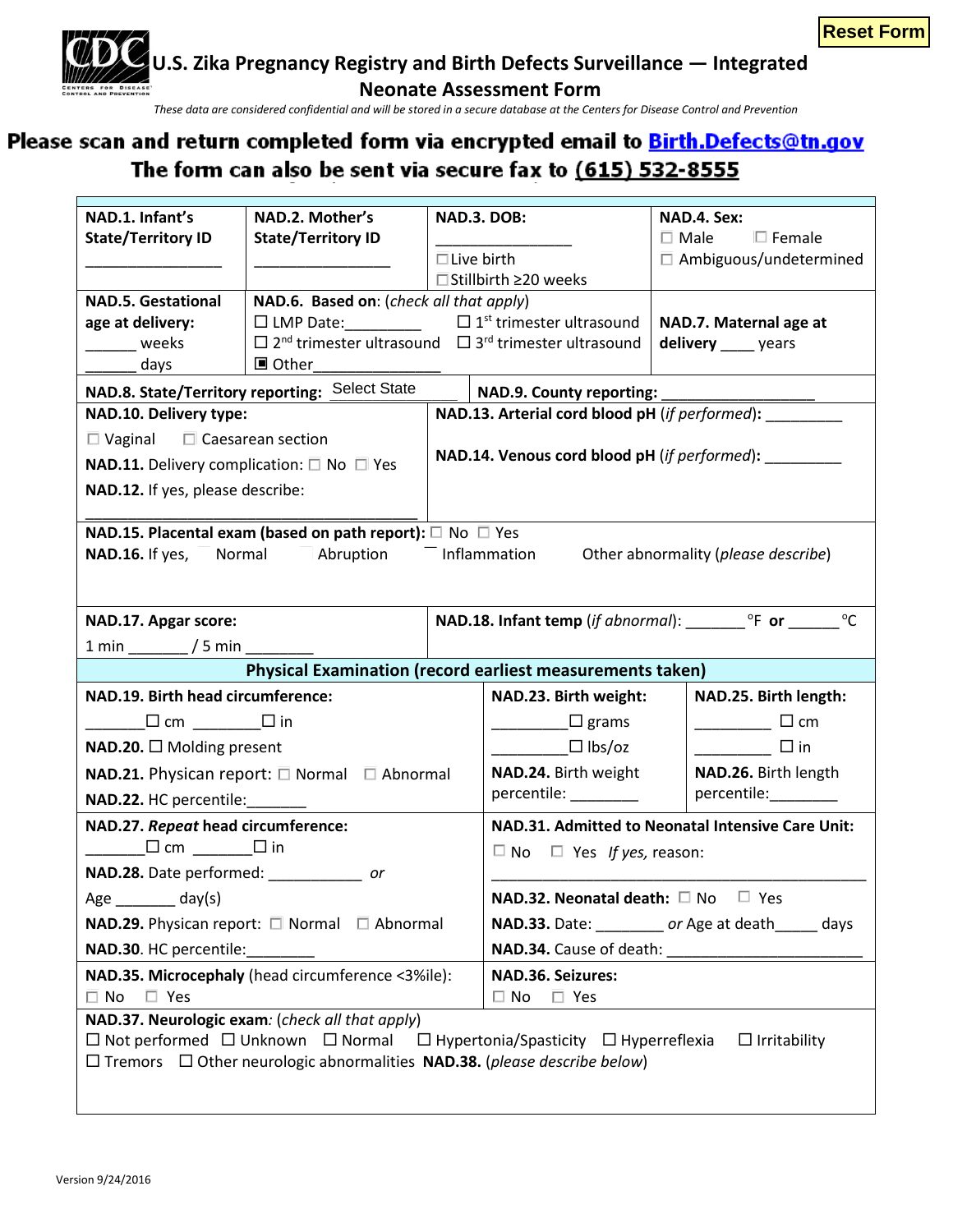## **U.S. Zika Pregnancy Registry and Birth Defects Surveillance — Integrated Neonate Assessment Form**

*These data are considered confidential and will be stored in a secure database at the Centers for Disease Control and Prevention*

| NAD.39. Splenomegaly by physical                                                                                                                                                                                                                                                                                                       | NAD.41. Hepatomegaly by physical                                                                                      | NAD.43. Skin rash by physical       |  |  |  |  |
|----------------------------------------------------------------------------------------------------------------------------------------------------------------------------------------------------------------------------------------------------------------------------------------------------------------------------------------|-----------------------------------------------------------------------------------------------------------------------|-------------------------------------|--|--|--|--|
| exam:                                                                                                                                                                                                                                                                                                                                  | exam:                                                                                                                 | exam:                               |  |  |  |  |
| $\Box$ No $\Box$ Yes $\Box$ Unknown                                                                                                                                                                                                                                                                                                    | $\Box$ No $\Box$ Yes $\Box$ Unknown                                                                                   | $\Box$ No $\Box$ Yes $\Box$ Unknown |  |  |  |  |
| NAD.40. (please describe)                                                                                                                                                                                                                                                                                                              | NAD.42. (please describe)                                                                                             | NAD.44. (please describe)           |  |  |  |  |
|                                                                                                                                                                                                                                                                                                                                        |                                                                                                                       |                                     |  |  |  |  |
|                                                                                                                                                                                                                                                                                                                                        |                                                                                                                       |                                     |  |  |  |  |
| NAD.45. Other abnormalities identified: please check all that apply                                                                                                                                                                                                                                                                    |                                                                                                                       |                                     |  |  |  |  |
| $\Box$ Fetal Brain Disruption Sequence (collapsed skull, overlapping sutures, prominent occipital bone, scalp rugae)                                                                                                                                                                                                                   |                                                                                                                       |                                     |  |  |  |  |
| $\Box$ Encephalocele $\Box$ Anencephaly/ Acrania $\Box$ Spina bifida $\Box$ Holoprosencephaly/arhinencephaly                                                                                                                                                                                                                           |                                                                                                                       |                                     |  |  |  |  |
|                                                                                                                                                                                                                                                                                                                                        | $\Box$ Microphthalmia/Anophthalmia $\Box$ Arthrogryposis (congenital joint contractures)                              |                                     |  |  |  |  |
|                                                                                                                                                                                                                                                                                                                                        | $\Box$ Congenital Talipes Equinovarus (clubfoot) $\Box$ Congenital hip dislocation/developmental dysplasia of the hip |                                     |  |  |  |  |
|                                                                                                                                                                                                                                                                                                                                        | $\Box$ Other abnormalities                                                                                            |                                     |  |  |  |  |
| NAD.46. (please describe below)                                                                                                                                                                                                                                                                                                        |                                                                                                                       |                                     |  |  |  |  |
|                                                                                                                                                                                                                                                                                                                                        |                                                                                                                       |                                     |  |  |  |  |
|                                                                                                                                                                                                                                                                                                                                        |                                                                                                                       |                                     |  |  |  |  |
|                                                                                                                                                                                                                                                                                                                                        | <b>Neonate Imaging and Diagnostics</b>                                                                                |                                     |  |  |  |  |
|                                                                                                                                                                                                                                                                                                                                        | <b>NAD.47. Hearing screening: (Date:</b> ) or Age ______ day(s)                                                       |                                     |  |  |  |  |
| <b>NAD.48.</b> Pass $\Box$ Fail $\Box$ Inconclusive/Needs retest $\Box$ Not performed                                                                                                                                                                                                                                                  |                                                                                                                       |                                     |  |  |  |  |
| NAD.49. Please describe                                                                                                                                                                                                                                                                                                                |                                                                                                                       |                                     |  |  |  |  |
| <b>NAD.50.</b> Audiological evaluation: $\Box$ Not performed $\Box$ Auditory brainstem response (ABR) test performed<br>$\Box$ Otoacoustic emisions (OAE) test performed $\Box$ Acoustic stapedius reflex (ASR) test performed<br>$\Box$ Unknown<br>NAD.51. If performed: Date: NAD.52. □ Normal □ Abnormal<br>NAD.53. Please describe |                                                                                                                       |                                     |  |  |  |  |
|                                                                                                                                                                                                                                                                                                                                        | $\Box$ Not Performed $\Box$ Performed $\Box$ Unknown                                                                  |                                     |  |  |  |  |
| NAD.54. Retinal exam (with dilation):                                                                                                                                                                                                                                                                                                  |                                                                                                                       |                                     |  |  |  |  |
| NAD.55. If performed: (Date: _______________) or Age _______ day(s)                                                                                                                                                                                                                                                                    |                                                                                                                       |                                     |  |  |  |  |
| NAD.56. please check all that apply:<br>$\Box$ Normal                                                                                                                                                                                                                                                                                  |                                                                                                                       |                                     |  |  |  |  |
| $\Box$ Microphthalmia/Anophthalmia $\Box$ Coloboma $\Box$ Cataract $\Box$ Intraocular calcifications                                                                                                                                                                                                                                   |                                                                                                                       |                                     |  |  |  |  |
| $\Box$ Chorioretinal atrophy, scarring, macular pallor, gross pigmentary mottling, or retinal hemorrhage, excluding<br>retinopathy of prematurity<br>$\Box$ Other retinal abnormalities                                                                                                                                                |                                                                                                                       |                                     |  |  |  |  |
| $\Box$ Optic nerve atrophy, pallor $\Box$ Other optic nerve abnormalities                                                                                                                                                                                                                                                              |                                                                                                                       |                                     |  |  |  |  |
| NAD.57. (please describe below)                                                                                                                                                                                                                                                                                                        |                                                                                                                       |                                     |  |  |  |  |
|                                                                                                                                                                                                                                                                                                                                        |                                                                                                                       |                                     |  |  |  |  |
|                                                                                                                                                                                                                                                                                                                                        |                                                                                                                       |                                     |  |  |  |  |
|                                                                                                                                                                                                                                                                                                                                        |                                                                                                                       |                                     |  |  |  |  |
| <b>NAD.58. Imaging study:</b> $\square$ Cranial ultrasound $\square$ MRI $\square$ CT $\square$ Not Performed                                                                                                                                                                                                                          |                                                                                                                       |                                     |  |  |  |  |
| <b>NAD.59.</b> (Date: ________________) or Age ________ day(s)                                                                                                                                                                                                                                                                         |                                                                                                                       |                                     |  |  |  |  |
| NAD.60. Findings: check all that apply<br>$\Box$ Normal                                                                                                                                                                                                                                                                                |                                                                                                                       |                                     |  |  |  |  |
| $\Box$ Microcephaly<br>$\Box$ Intracranial calcification<br>$\Box$ Cerebral / cortical atrophy                                                                                                                                                                                                                                         |                                                                                                                       |                                     |  |  |  |  |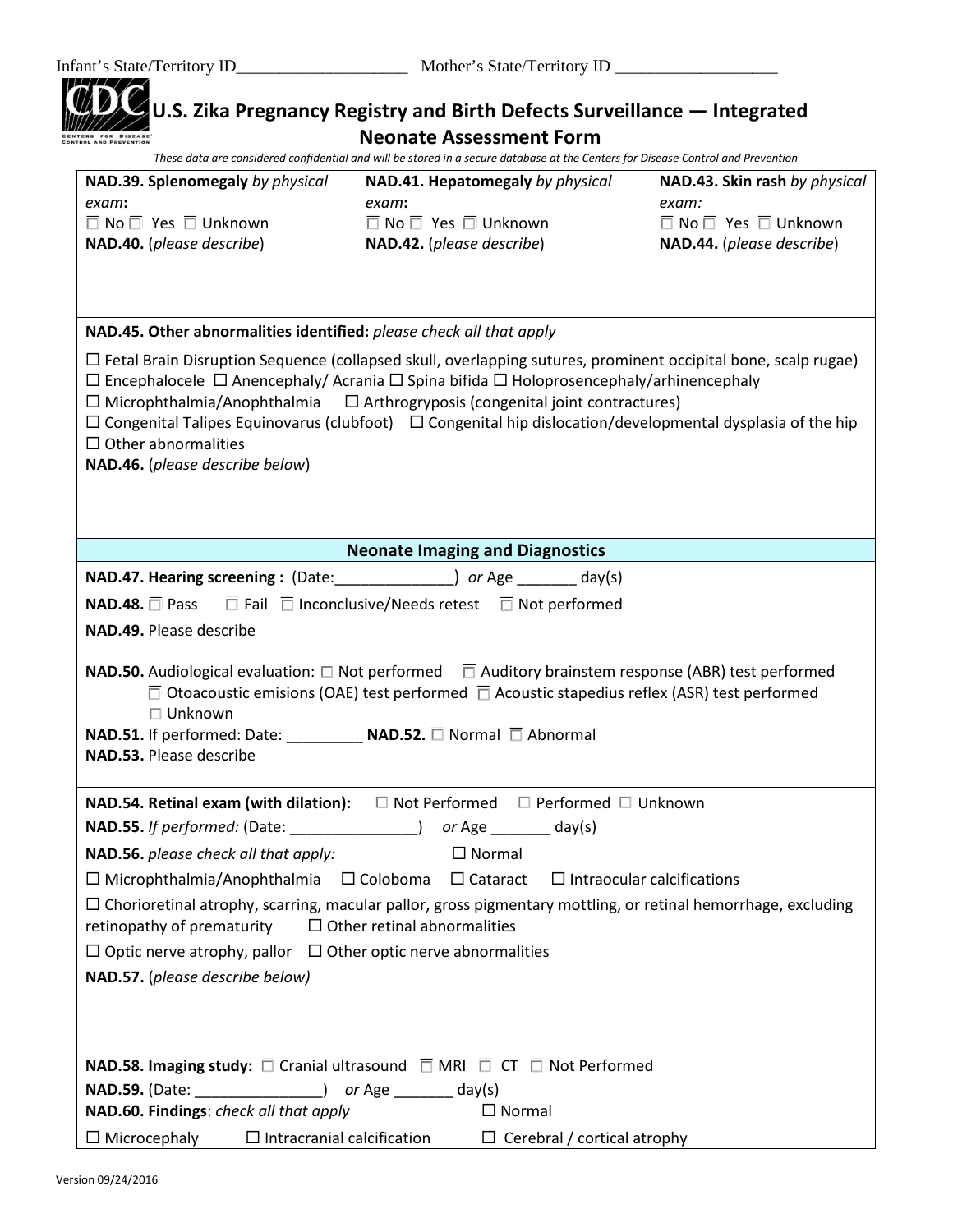|                 | <b>Neonate Assessment Form</b><br>These data are considered confidential and will be stored in a secure database at the Centers for Disease Control and Prevention |
|-----------------|--------------------------------------------------------------------------------------------------------------------------------------------------------------------|
|                 | $\Box$ Abnormal cortical gyral patterns (lissencephaly, pachygyria, agyria, microgyria, polymicrogyria,                                                            |
| schizencephaly) |                                                                                                                                                                    |
|                 | $\Box$ Corpus callosum abnormalities $\Box$ Cerebellar abnormalities $\Box$ Porencephaly                                                                           |
|                 | $\Box$ Hydranencephaly<br>$\Box$ Moderate or severe ventriculomegaly/hydrocephaly                                                                                  |
|                 | $\Box$ Fetal Brain Disruption Sequence (collapsed skull, overlapping sutures, prominent occipital bone, scalp rugae)<br>$\Box$ Other major brain abnormalities     |
|                 | $\Box$ Encephalocele $\Box$ Holoprosencephaly/ Arhinencephaly                                                                                                      |
|                 | $\Box$ Other abnormalities                                                                                                                                         |
|                 | NAD.61. (please describe below)                                                                                                                                    |
|                 | <b>NAD.62. Imaging study:</b> $\square$ Cranial ultrasound $\square$ MRI $\square$ CT $\square$ Not Performed                                                      |
|                 | <b>NAD.63.</b> (Date: ________________) or Age ________ day(s)                                                                                                     |
|                 | NAD.64. Findings: check all that apply<br>$\Box$ Normal                                                                                                            |
|                 | $\Box$ Intracranial calcification $\Box$ Cerebral / cortical atrophy<br>$\Box$ Microcephaly                                                                        |
|                 | $\Box$ Abnormal cortical gyral patterns (lissencephaly, pachygyria, agyria, microgyria, polymicrogyria,                                                            |
|                 | schizencephaly)                                                                                                                                                    |
|                 | $\Box$ Corpus callosum abnormalities $\Box$ Cerebellar abnormalities $\Box$ Porencephaly                                                                           |
|                 | $\Box$ Hydranencephaly<br>$\Box$ Moderate or severe ventriculomegaly/hydrocephaly                                                                                  |
|                 | $\Box$ Fetal Brain Disruption Sequence (collapsed skull, overlapping sutures, prominent occipital bone, scalp rugae)<br>$\Box$ Other major brain abnormalities     |
|                 | $\Box$ Encephalocele $\Box$ Holoprosencephaly/ Arhinencephaly                                                                                                      |
|                 | $\Box$ Other abnormalities                                                                                                                                         |
|                 | NAD.65. (please describe below)                                                                                                                                    |
|                 |                                                                                                                                                                    |
|                 |                                                                                                                                                                    |
|                 |                                                                                                                                                                    |
|                 |                                                                                                                                                                    |
|                 | <b>NAD.66. Imaging study:</b> $\square$ Cranial ultrasound $\square$ MRI $\square$ CT $\square$ Not Performed                                                      |
|                 |                                                                                                                                                                    |
|                 | NAD.68. Findings: check all that apply<br>$\Box$ Normal                                                                                                            |
|                 | $\Box$ Intracranial calcification $\Box$ Cerebral / cortical atrophy<br>$\Box$ Microcephaly                                                                        |
|                 |                                                                                                                                                                    |
|                 | $\Box$ Abnormal cortical gyral patterns (lissencephaly, pachygyria, agyria, microgyria, polymicrogyria,<br>schizencephaly)                                         |
|                 | $\Box$ Corpus callosum abnormalities $\Box$ Cerebellar abnormalities $\Box$ Porencephaly                                                                           |
|                 | $\Box$ Hydranencephaly<br>$\Box$ Moderate or severe ventriculomegaly/hydrocephaly                                                                                  |
|                 | $\Box$ Fetal Brain Disruption Sequence (collapsed skull, overlapping sutures, prominent occipital bone, scalp rugae)                                               |
|                 | $\Box$ Other major brain abnormalities                                                                                                                             |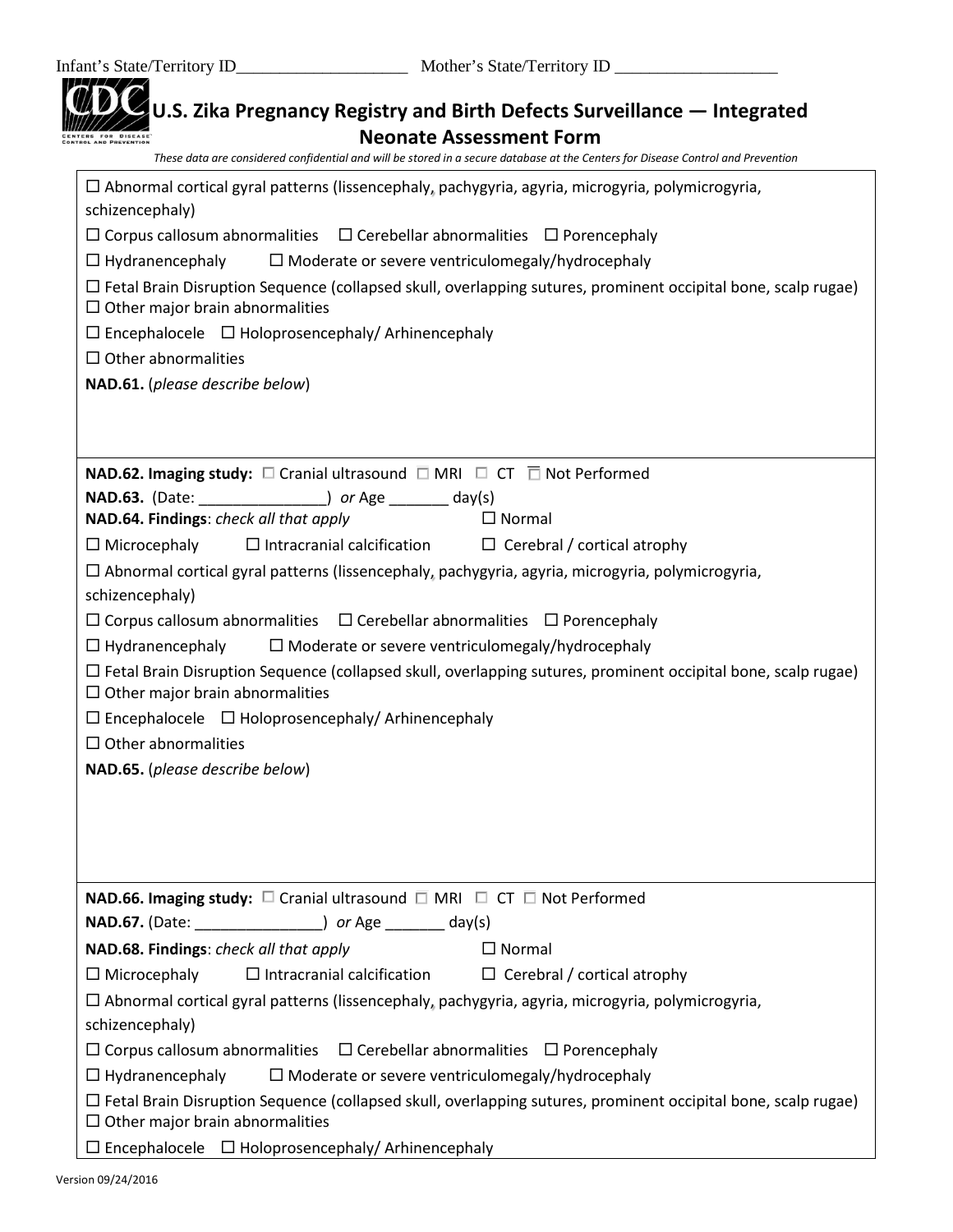| <i>or</i> Age _________               | $_{\alpha}$ day(s)                               | NAD.70. Was a lumbar puncture performed: $\square$ Yes $\square$ No $\square$ Unknown NAD.71. (Date: |                   |                                              |                                  |
|---------------------------------------|--------------------------------------------------|------------------------------------------------------------------------------------------------------|-------------------|----------------------------------------------|----------------------------------|
|                                       |                                                  | <b>Postnatal Infection Testing (includes urine culture for CMV)</b>                                  |                   |                                              |                                  |
| <b>NAD.72.</b>                        | Toxoplasmosis infection:                         |                                                                                                      |                   | $\Box$ No $\Box$ Yes $\Box$ Unknown          |                                  |
| <b>NAD.73.</b>                        | Cytomegalovirus infection:                       |                                                                                                      |                   | $\Box$ No $\Box$ Yes $\Box$ Unknown          |                                  |
| <b>NAD.74.</b>                        | Herpes Simplex infection:                        |                                                                                                      |                   | $\Box$ No $\Box$ Yes $\Box$ Unknown          |                                  |
| <b>NAD.75.</b>                        | Rubella infection:                               |                                                                                                      |                   | $\Box$ No $\Box$ Yes $\Box$ Unknown          |                                  |
| <b>NAD.76.</b>                        | Lymphocytic choriomeningitis virus<br>infection: |                                                                                                      |                   | $\square$ No $\square$ Yes $\square$ Unknown |                                  |
| <b>NAD.77.</b>                        | Syphilis infection:                              |                                                                                                      |                   | $\Box$ No $\Box$ Yes $\Box$ Unknown          |                                  |
|                                       |                                                  | NAD.78. If yes for any postnatal infection testing, please describe results:                         |                   |                                              |                                  |
|                                       |                                                  |                                                                                                      |                   |                                              |                                  |
|                                       |                                                  | <b>Postnatal (Infant) Cytogenetic Testing</b>                                                        |                   |                                              |                                  |
|                                       | NAD.79. Cytogenetic Test                         | NAD.80. Date:                                                                                        |                   | NAD.82. Specimen                             | <b>NAD.83. Test Result</b>       |
| $\square$ Karyotype<br>$\square$ FISH |                                                  |                                                                                                      | $\Box$ Cord blood | $\Box$ Peripheral blood                      | $\Box$ Normal<br>$\Box$ Abnormal |
|                                       | $\Box$ CGH microarray                            | NAD.81. Infant Age:                                                                                  | $\Box$ Tissue     |                                              | $\Box$ Unknown                   |
| $\Box$ Other, specify                 |                                                  | months                                                                                               |                   | $\Box$ Other, specify                        |                                  |